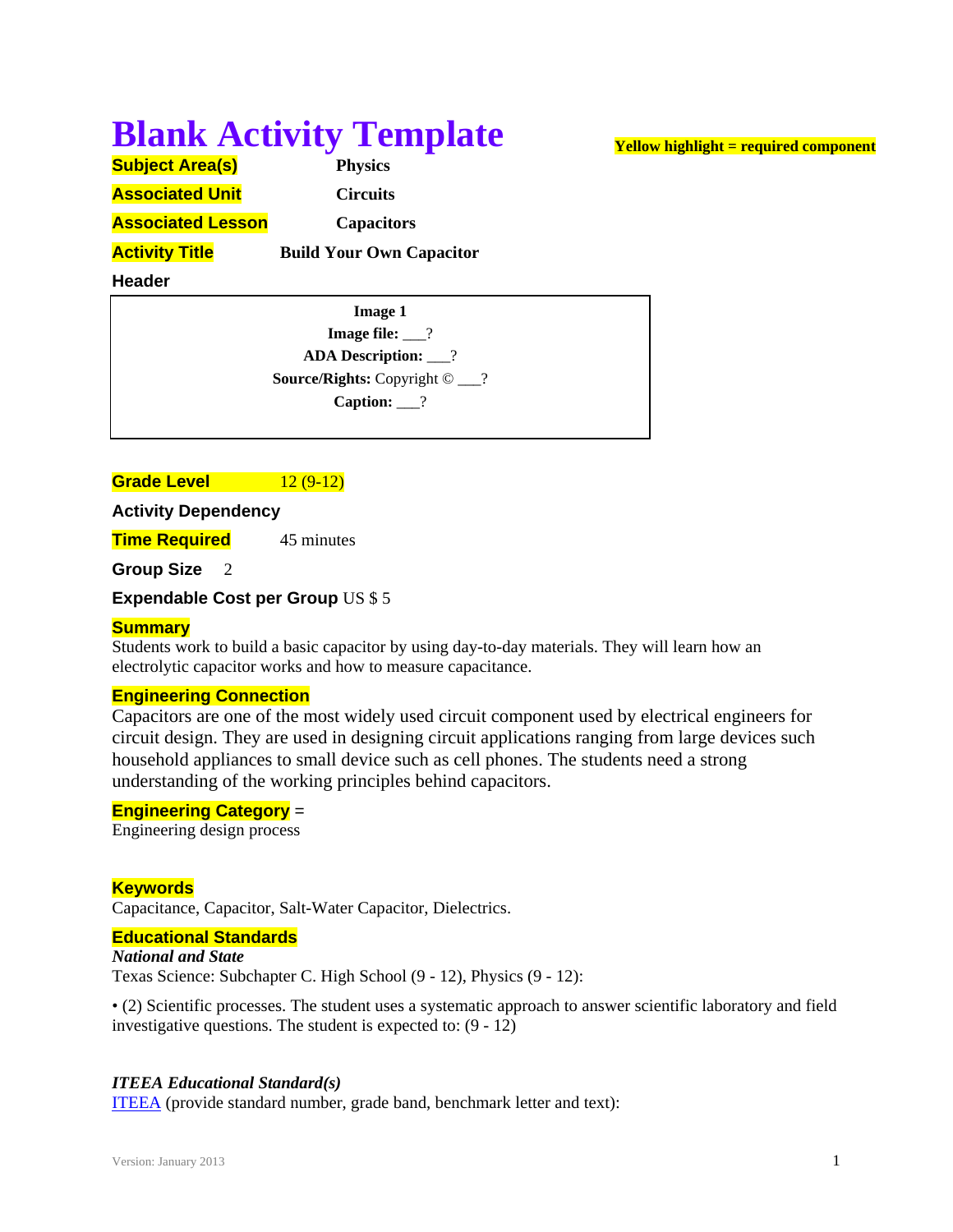# **Pre-Requisite Knowledge**

#### **Learning Objectives**

After this activity, students should be able to learn about:

- How to build a capacitor.
- To measure capacitance using multi-meter.

#### **Materials List**

Each group needs:

- Warm water
- Salt
- Non-metallic vessel (paper cup or plastic bottle)
- Aluminum or tin foil
- Metal object (knife or nail)
- Volt-ohm meter (optional)
- Battery
- To share with the entire class:

#### **Introduction / Motivation**

We are surrounded by electricity, electric and electronic devices. Capacitors are necessary components in electronic circuit. Day-to-day electronic devices such as clocks, timers, alarms, cell phones and computers would not be able to function without capacitors. Capacitors are mainly used for energy storage. In this activity, you will have the opportunity to build your own capacitor and measure its capacitance.

#### **Vocabulary / Definitions**

| <b>Word</b> | <b>Definition</b> |
|-------------|-------------------|
|             |                   |
|             |                   |
|             |                   |
|             |                   |

**Procedure** 

**Background**

#### **Before the Activity**

 $\bullet$ 

#### **With the Students**

- 1. Fill a non-metallic vessel (such as a paper cup, or a plastic bottle) with warm saltwater. Use warm water to dissolve the salt.
- 2. Wrap the outside of the vessel with aluminum foil, or tin foil.
- 3. Place a metal object (such as a knife, a nail, etc) in the saltwater. Do not allow this metal object to touch the foil. The foil is one terminal, and the nail is the other.
- 4. You can measure the capacitance of this device with a volt-ohm meter, if you have one.
- 5. Charge it up, by connecting an electrical current from an ordinary household battery, to both terminals.
- 6. You have a working capacitor, capable of holding an electric charge.
- 7. Repeat your experiment but this time increase the salt concentration.